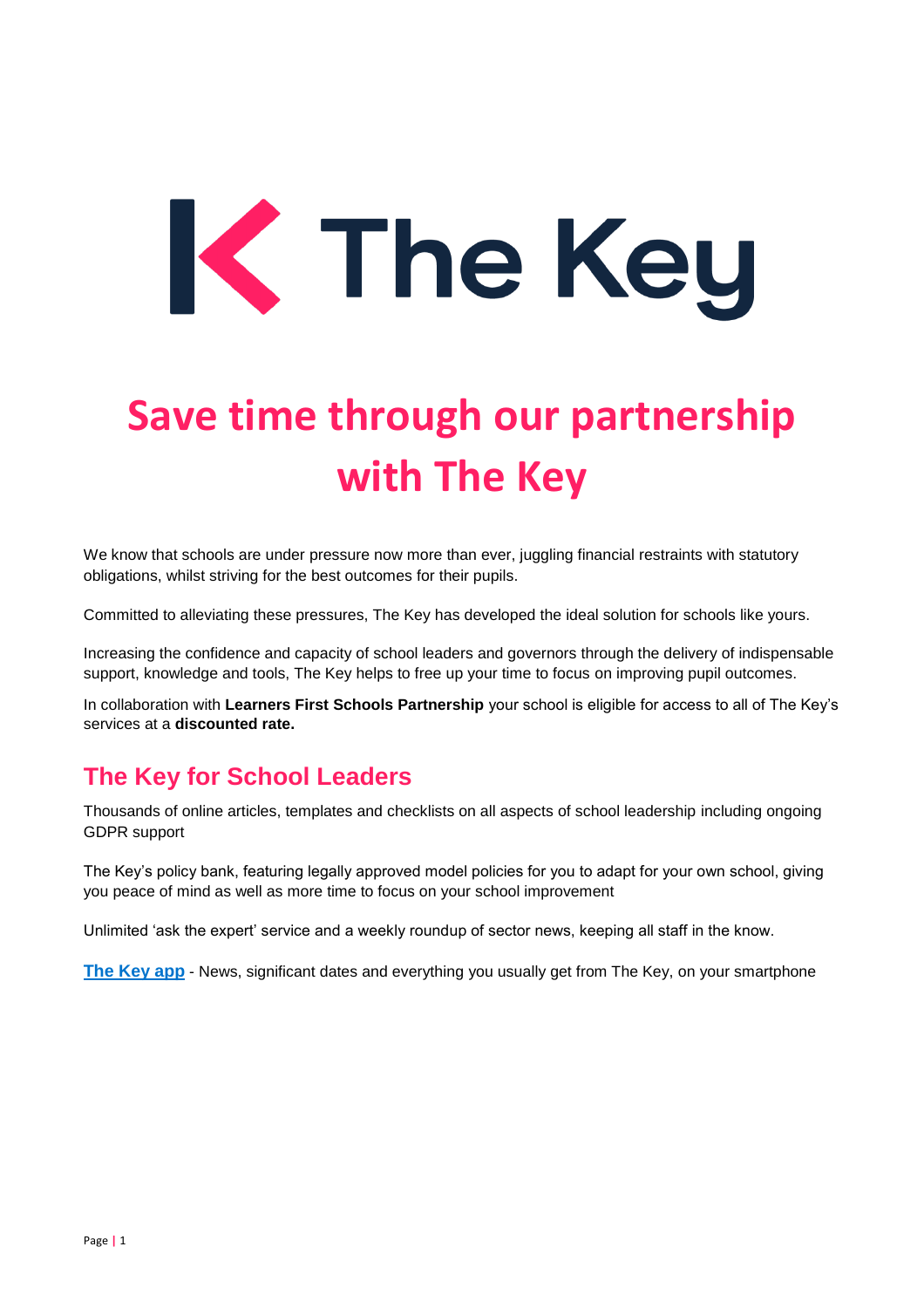## **[The Key for School Governors](https://schoolgovernors.thekeysupport.com/register/benefits/)**

#### **Do your governors have access to the information they need?**

Members use The Key for School Governors to gain confidence and quickly get to grips with important issues, staying up to date and compliant with the latest policies and legislation.

The Key provide more than 4,000 boards with expert advice, practical resources, 1-minute briefings and governance know-how.

All members of the school's governing body (including clerks) can use The Key for School Governors. If you are already a member of The Key for School Governors, you can extend your membership to 31st March 2022.

### **[Safeguarding Training Centre](https://safeguarding.thekeysupport.com/learn-more/benefits/)**

Save time delivering repeat INSET training sessions through the year with our 60-minute **Safeguarding Essentials** and **Preventing radicalisation [eLearning courses](https://safeguarding.thekeysupport.com/learn-more/what-does-elearning-contain/)**. You can **[demo the eLearning here](https://safeguarding.thekeysupport.com/learn-more/safeguarding-and-child-protection-essentials/)**.

Part of the **[whole school package](https://safeguarding.thekeysupport.com/features/)**, The Key's eLearning allows staff, volunteers and contractors to learn from their own mobile or computer at a time that suits them. It also serves as a perfect **top-up course** for those staff in need of a refresher.

Safeguarding Training Centre combines easily adaptable face-to-face training materials with tracked assessments, a knowledge resource bank, email updates on legislation change and eLearning.

#### **[CPD Toolkit](https://cpd.thekeysupport.com/features/)**

The Key has worked with leading organisations and subject specialists to produce [CPD Toolkit,](https://cpd.thekeysupport.com/) to help teachers develop their skills and ensure their fifth year in school is every bit as challenging and rewarding as their first. Their CPD Toolkit of ready-to-deliver training modules provides everything schools need to run highimpact and cost-effective in-house training for teachers, leaders and support staff. Each module is designed to be delivered *by staff to staff* to support deep learning that drives school improvement.